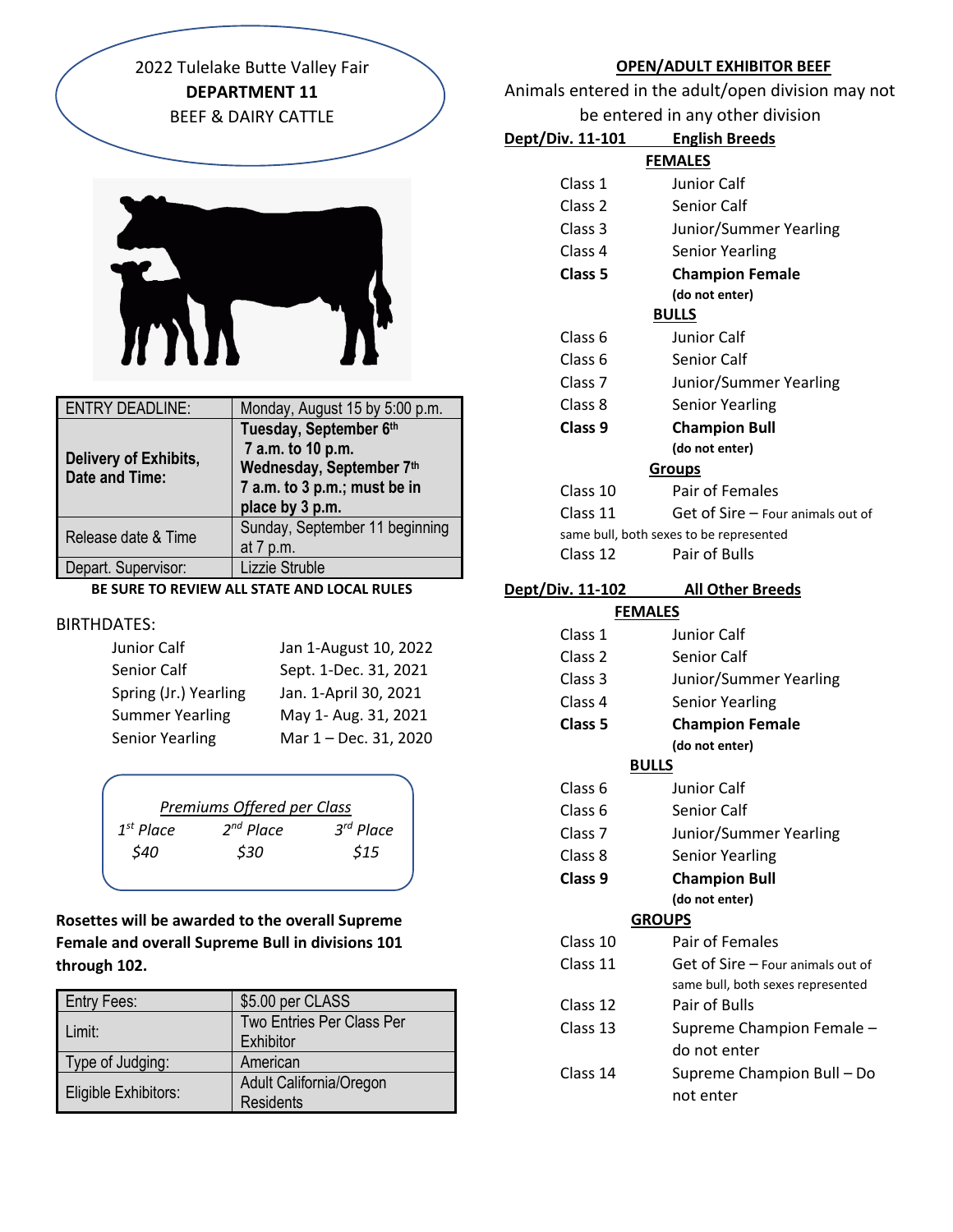## **Dept/Div. 11-103 Adult Exhibitor COW/CALF**

#### Class 1 Cow and Calf All Breeds:

Calf must have been born between November 1, 2021 to July 1, 2022 and be eligible for registry. NOTE: When making entry for this class, as a group, enter cow on one line and calf on one line; identify both animals by birth date and registration numbers. If a calf is not old enough to show as an individual and does not have a registration number, be sure to give birth date of the calf, permanent identification and registration number of its sire and dam.

### **ADULT EXHIBITOR BEEF (19 years old and older as of Jan. 1st)**

#### **Dept/Div. 11-104 Non-Registered Beef**

 NOTE: Animals entered in the following classes cannot be entered in any other class of the Beef Cattle Division. A permanent ear tag or tattoo number is required. Animals which have been registered by a purebred association cannot be entered into this Division. Champions in this division are not eligible to compete for Supreme Champion Female.

|         | (do not enter)            |
|---------|---------------------------|
| Class 4 | <b>Champion Female</b>    |
| Class 3 | Senior Yearling Female    |
|         | Female                    |
| Class 2 | Junior or Summer Yearling |
| Class 1 | Senior or Junior Female   |

#### **Dept/Div. 11-105 Prospect Steers and Heifers**

Rosettes will be awarded to Champion and Reserve Champion Steers and Heifers. A permanent ear tag or tattoo number is required. Added money to be determined at a later date.

- Class 1 Prospect Steers All breeds show together – Fall born 2021 and Spring Born 2022
- Class 2 Prospect Heifers All Breeds show together – Fall born 2021 and Spring Born 2022
- **Class 3 Supreme Champion Prospect (do not enter)**

## **JUNIOR EXHIBITOR BEEF (9-18 years old and older as of Jan. 1st)**



| Entry Fees:                | \$25.00 per entry            |
|----------------------------|------------------------------|
| <b>Entry Deadline:</b>     | April 29th, 2022             |
| Pre-Weigh In:              | May 3rd or May 4th, 2022     |
|                            | Two Entries Per Class Per    |
| Limit:                     | Exhibitor; May only sell one |
|                            | market animal                |
| Type of Judging:           | Danish                       |
| Weigh In Date:             | Wednesday, September 7       |
| Eligible Exhibitors:       | 10A District Residents Only  |
| <b>Required Documents:</b> | Bill of Sale or Brand Insp.  |

NOTE: Rosettes will be awarded to Grand & Reserve Champion Market Steers. All breeds are judged together. Exhibitors must be the bonafide owner of the animal at least 120 days before the opening day of the fair.

### JUNIOR MARKET EXHIBITORS, DON'T FORGET TO ENTER THE APPRORIATE SHOWMANSHIP CLASS! **Grade Scorecard**

| <b>Market Ready</b><br>Two rankings of Market Ready              | Market steers projected to have<br>sufficient fat deposition to meet<br>the marbling specifications for<br>USDA Prime, Choice or Select+<br>quality grades.       |
|------------------------------------------------------------------|-------------------------------------------------------------------------------------------------------------------------------------------------------------------|
| <b>Blue Ribbon</b>                                               | Excel in "Market Ready" criteria.                                                                                                                                 |
| Red Ribbon                                                       | Average in "Market Ready"<br>criteria                                                                                                                             |
| White Ribbon<br><b>Not Market Ready</b><br>Will not sell in sale | Market steers lacking evidence<br>of sufficient fat deposition to<br>produce a desirable consumer<br>product. Steers projected to<br>grade USDA Select- or lower. |
| <u>Dept/Div. 11-201</u>                                          | <b>Junior Market Steer</b>                                                                                                                                        |
| Class 1                                                          | Market Steers, 1050 to 1500lbs.                                                                                                                                   |
| Class 2                                                          | Non-Market Light Weight Steer                                                                                                                                     |
| Class 3                                                          | Non-Market Heavy Weigh Steer                                                                                                                                      |
| وجواديها والمطالب الملاحظ                                        | $\mathbf{L}$ , $\mathbf{A}$ $\mathbf{A}$ $\mathbf{F}$ $\mathbf{A}$ $\mathbf{L}$ $\mathbf{A}$ $\mathbf{F}$ $\mathbf{A}$ $\mathbf{A}$ $\mathbf{L}$                  |

Weight Requirements: 1,050 to 1,500 lbs.

\*Steers not meeting the minimum weight of 1050 lbs. will be automatically entered as a Non-Market Light Weight Steer and will not be eligible for the auction. Eligible to show in Showmanship Class.

\*Steers in excess of the maximum weight of 1500 lbs. will be automatically entered as a Non-Market Heavy Weight Steer and will not be eligible for the auction. Eligible to show in Showmanship Class.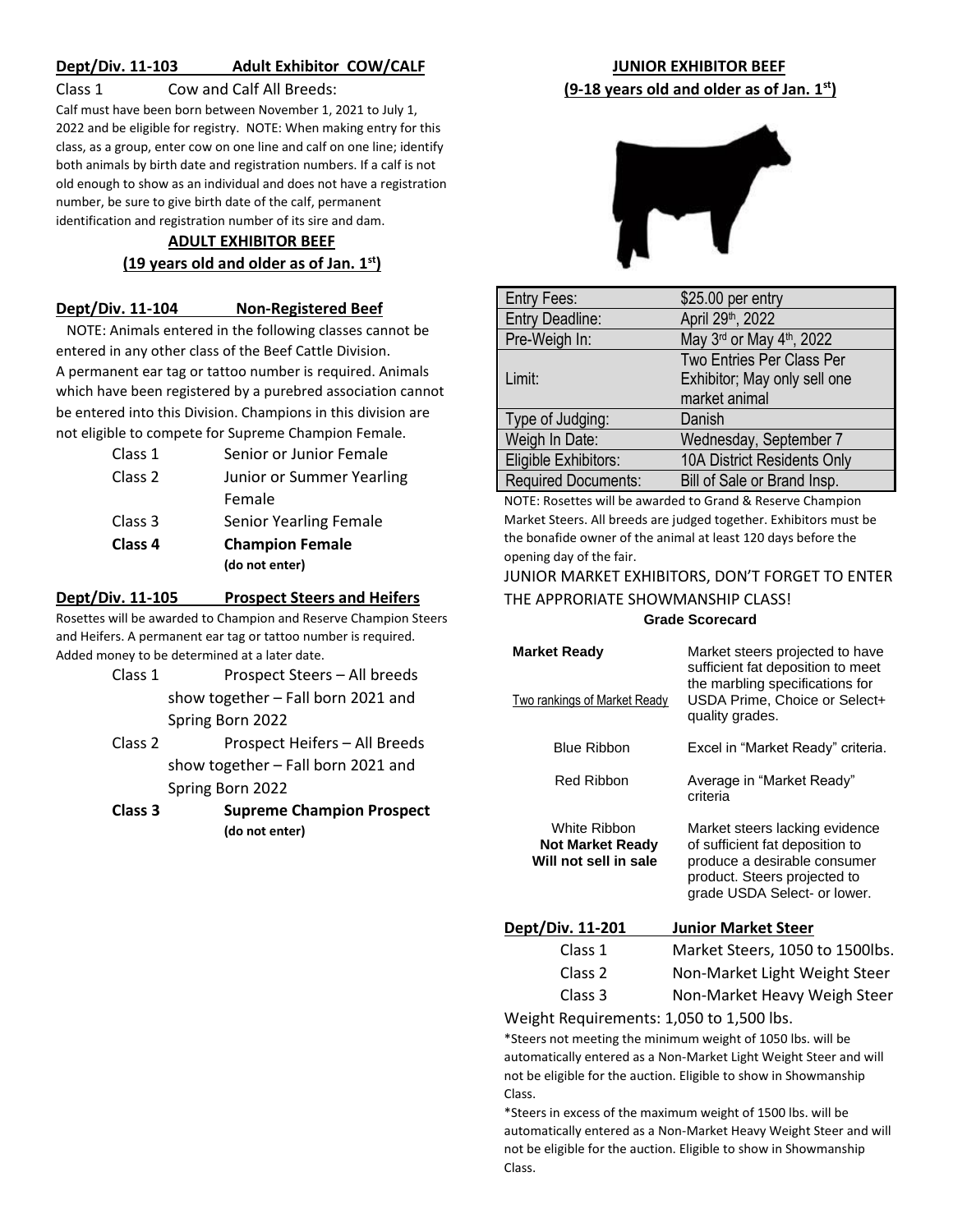#### Class 4 GROUP OF MARKET STEERS

1st through 3rd place NO ENTRY FEE – ENTER AT RING Best group of three market steers shown in the market classes and owned by members of the same club or chapter. One entry per club or chapter.

### **Dept/Div. 11-202 (from div 53) Criss Family Local**

**Bred Market Beef Contest** - Open to all 10A DAA eligible Junior Exhibitors. Please see other rules/regulations in the Local Bred Beef Contest separate document.

## **Junior Beef and Dairy Showmanship (9-18 years old and older as of Jan. 1st)**

| <b>Entry Fees:</b>          | No Entry Fee             |
|-----------------------------|--------------------------|
| Limit:                      | One entry per exhibitor  |
| Type of Judging:            | American                 |
| <b>Eligible Exhibitors:</b> | Junior California/Oregon |
|                             | <b>Residents</b>         |



#### NOTE: ALL EXHIBITORS MUST SHOW THEIR OWN

ANIMAL. Open to all junior livestock exhibitors. Only animals entered, owned, fitted and shown by a junior exhibitor in the junior department are eligible. Entries in showmanship must be made in accordance with all other livestock entry-closing deadlines. Post-entries will not be accepted. Exhibitor must be on hand and ready to exhibit at the time called for judging.

#### SHOWMANSHIP DRESS CODE REQUIREMENTS:

FFA: All FFA Exhibitors must wear FFA uniforms when showing and selling their animals in Junior Divisions and participating at the awards ceremony. The official Tulelake-Butte Valley Fair FFA uniform for girls shall consist of white pants, white collared blouse, the blue FFA scarf, the official FFA jacket zipped to the top and closed in shoes/boots. The official FFA uniform for boys shall consist of white pants, white collared shirt, blue FFA necktie, and the official FFA jacket zipped to the top and closed in shoes/boots. Any exhibitor not conforming to these qualifications will be disqualified from the class and/or auction.

4-H: All 4-H Exhibitors must wear 4-H uniforms when showing and selling their animals in Junior Divisions and participating at the awards ceremony. The official

Tulelake-Butte Valley Fair 4-H uniform for girls consists of white pants, white collared blouse, the green 4-H collar or 4-H tie, the 4-H cap and closed in shoes/boots. The official 4-H uniform for boys shall consist of white pants, white collared shirt, green 4-H tie, the 4-H cap and closed in shoes/boots. Any exhibitor not conforming to these qualifications will be disqualified from the class and /or auction.

#### OUT OF STATE EXHIBITORS: All out-of-state Jr.

exhibitors must show in white pants, a white collared shirt and closed in shoes/boots when showing their animals in Junior Breeding/Showmanship Divisions and participating at the awards ceremony. Any exhibitor not conforming to these qualifications will be disqualified from the class.

#### **Score Card for Judging Showmanship**

**Appearance of Animal** Condition 10% Grooming 20% Cleanliness 10% **Appearance of Exhibitor** Showing in the Ring 10% Moving or Leading 15% Posing 15% Showing Animal to Best Advantage 10% Poise, Alertness & Attitude 10%

#### **Dept/Div. 11-203 Junior Beef Showmanship**

Class 1 Junior Beef Showmanship (ages 9-12) Class 2 Interm. Beef Showmanship (ages 13-15) Class 3 Senior Beef Showmanship (ages 16-19)

#### **Dept/Div. 11-204 Junior Dairy Showmanship**

Class 1 Junior Dairy Showmanship (ages 9-12) Class 2 Inter. Dairy Showmanship (ages 13-15)

Class 3 Senior Dairy Showmanship (ages 16-19)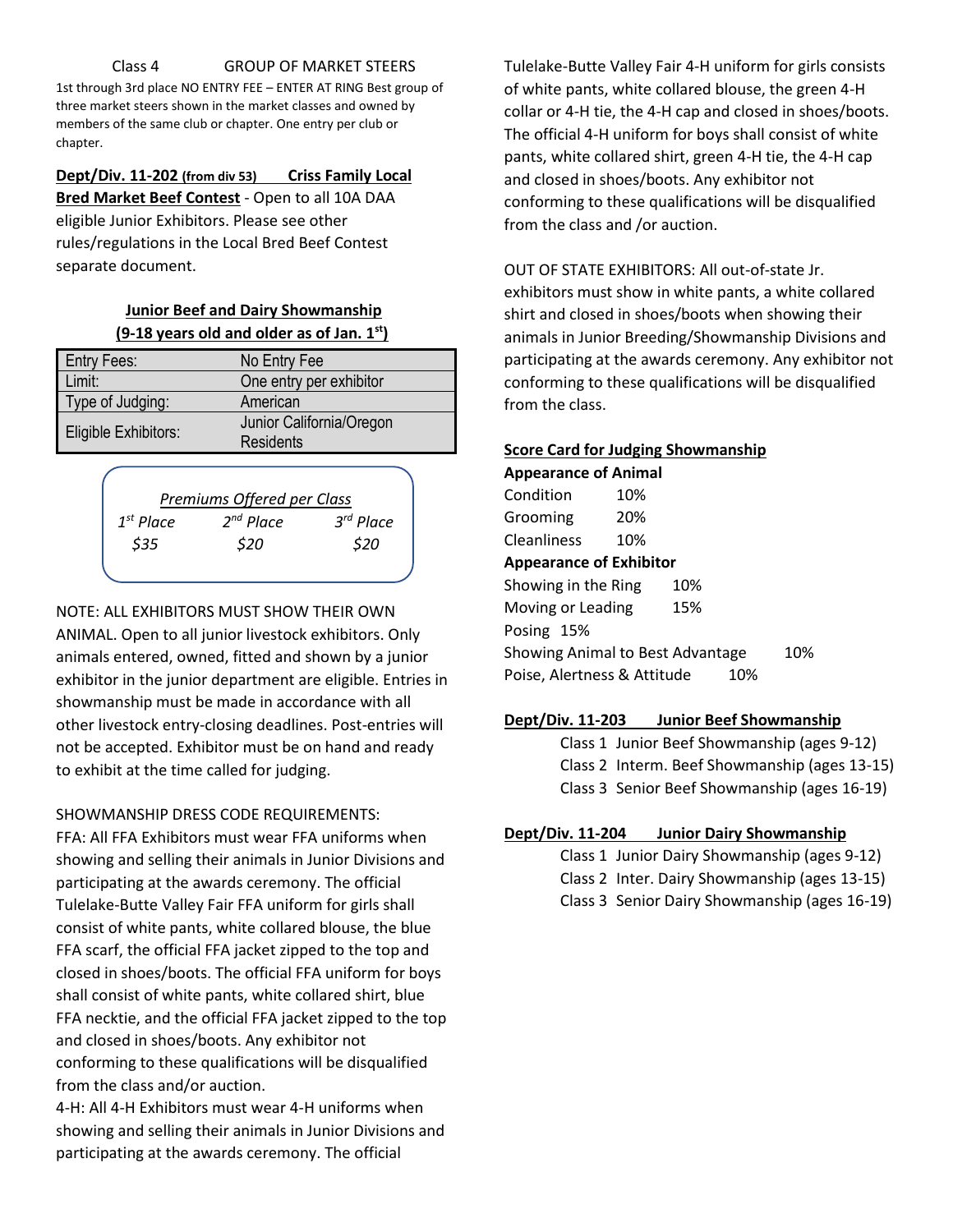### **Dept/Div. 11-205 (from div 54) Junior Beef Replacement Heifer**

| Entry Fees:                           | \$35.00 per entry                                                                          |
|---------------------------------------|--------------------------------------------------------------------------------------------|
| <b>Entry Deadline</b>                 | April 29th, 2022                                                                           |
| Pre-Weigh In                          | May 3rd or May 4th, 2022                                                                   |
| Limit:                                | Two Entries Per Class Per<br>Exhibitor                                                     |
| Type of Judging:                      | Danish                                                                                     |
| Weigh In Date:<br>Eligible Exhibitors | Wednesday, September 7<br>10A District Residents Only<br>Bill of Sale or Brand Inspection; |
| <b>Required Documents</b>             | Preg. Check Verification from<br>veterinarian dated within 10<br>days of fair move in      |
| $C2 = 1$                              | $\Gamma$ ell Celuine Heifen (* )                                                           |

| Class 1 | Fall Calving Heifer – estimated         |
|---------|-----------------------------------------|
|         | calving date (Sept. 15 through Dec. 19) |
| Class 2 | Spring Calving Heifer – estimated       |
|         | calving date (January 1 through May 1)  |

## **Heifer Eligibility**

Registered or grade beef replacement heifers are eligible projects. Grade heifers must be without horns. The sire of the heifer must be of a beef breed. If an exhibitor declares that the heifer is registered, the registration papers must be signed off and submitted to the Livestock Office before the heifer will be allowed to sell. Heifers must be bred and purchased from a breeder in Modoc, Siskiyou, or Klamath Counties. The age limit for a heifer is a minimum of 15 months and a maximum of 30 months on the opening day of the fair. Heifers must weigh a minimum of 900 pounds at the weigh-in during the fair. These requirements will be verified at the scale by the certified weigh master, the attending veterinarian, and fair management. Those heifers that do not meet criteria will be disqualified from show competition.

**Ownership Requirements and Project Agreement** The members must have ownership of their heifer no later than 120 days before fair. Heifers must be weighed and tagged at the pre-weigh in to be eligible. The original Bill of Sale must be retained by the exhibitor and presented to the State Brand Inspector at the Fair. **Substitutions**

If a breeding or health problem should occur, as evidenced by a veterinarian of the 4-H Leader/FFA Instructor in charge, a substitute heifer may be allowed if owned by the member on or before the 120 day ownership requirement and was tagged and weighed. **Breeding and Project Management**

Heifers will be preg-checked on weigh day at the Fair by a veterinarian specified by Fair Management. Heifers that are not bred within the specified calving times will be disqualified from show competition. Heifers may be bred naturally, or by artificial insemination. They should be bred to bulls with low birth weights in order to reduce difficulty in calving. Accurate records must be kept on the heifers. It is important that members have dates written down as to when the heifer was exposed **Health**

At the start of the project, members should seek advice from a local veterinarian about preventing diseases such as Leptospirosis, Vibrosis, Anaplosmosis, and Brucellosis. State law requires that beef heifers over twelve (12) months of age show evidence of the calfhood brucelloisis vaccination if they are sold within the state of California for breeding purposes. Therefore, it is mandatory that the brucellosis ear tag number (orange metal clip number) and tattoo number be entered on the entry form. Those heifers having no tattoo shall be disqualified from show competition.

### **Judging**

The Danish System of Judging will be used, giving an exhibitor three (3) possible group placings; Purple, Blue and Red. A Grand Champion and Reserve Grade Champion Beef Replacement Heifer will be selected by the judge(s). Heifers awarded purple and blue ribbons in show competition will qualify for the Beef Replacement Heifer sale held during the Fair. Heifers that receive a red ribbon do not qualify for the sale and will not be allowed to sell in the Replacement Heifer Sale. Heifers that qualify for the sale are not required to sell, but must inform the livestock office within one hour following the heifer show in order to be removed from the sale order. The Grand and Reserve Champion heifers must sell in the Replacement Heifer Sale.

### **Replacement Heifer Sale**

An exhibitor may enter and exhibit up to three (3) beef replacement heifers, but not sell more than one beef replacement heifer at the fair per year. Only those heifers placing in the top two groups (Purple and Blue) will be eligible to sell. If a heifer calves during the Fair and has qualified for the sale, she will be eligible to be sold with the calf by her side provided that the calf is healthy and the heifer is controllable. The decision will be made by fair management.

### **Release of Replacement Heifers**

The fair would prefer that the replacement heifers sold in the Heifer Sale stay on the fairgrounds throughout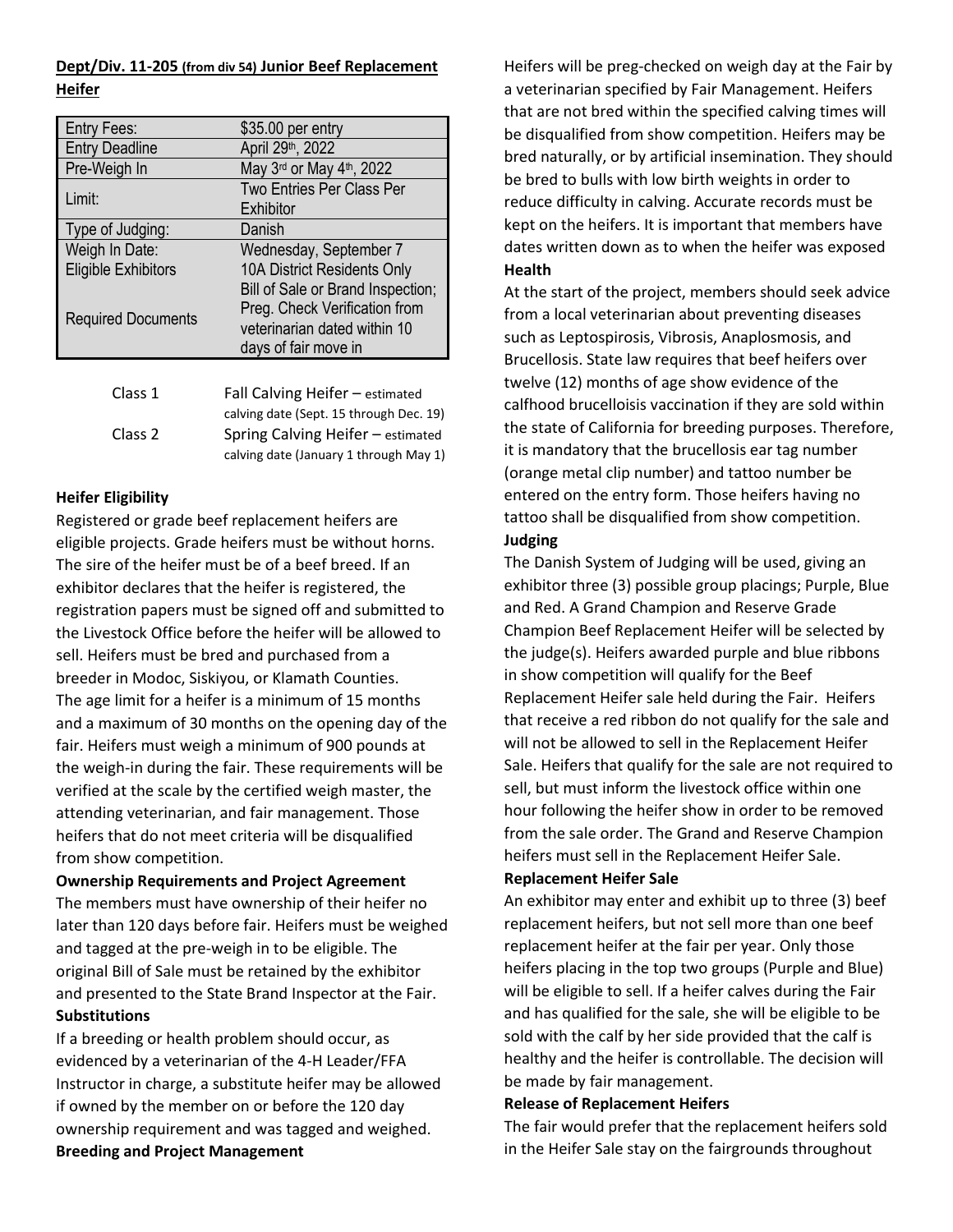the week of fair and released on Sunday during the scheduled release time. If a buyer requests to transport their purchase(s) immediately after the sale, permission must be obtained by fair management and load-out guidelines provided by fair management must be followed in order to ensure the safety of the public and non-interference with fair-time events. Heifers who do not qualify for the sale must remain on the fairgrounds throughout the week of fair and will be

released at the normal scheduled release time.

## **Temperament of Heifer**

Heifers must be gentle and trained to lead with a show halter. The Fair Management reserves the right to disqualify any animal as ineligible for show competition, and order the removal of any beef entry that is not gentle and properly halter broke to lead, and which could therefore endanger other exhibitors and Fairgoing public. In the event that an animal injures a member of the Fair-going public, the exhibitor is liable.

## **JUNIOR EXHIBITOR BEEF BREEDING (9-18 years old and older as of Jan. 1st)**

| <b>ENTRY DEADLINE:</b>                  | Monday, August 15 by 5:00 p.m.                                                                                             |
|-----------------------------------------|----------------------------------------------------------------------------------------------------------------------------|
| Delivery of Exhibits,<br>Date and Time: | Tuesday, September 6th<br>7 a.m. to 10 p.m.<br>Wednesday, September 7th<br>7 a.m. to 3 p.m.; must be in<br>place by 3 p.m. |
| Release date & Time                     | Sunday, September 11 beginning                                                                                             |
|                                         |                                                                                                                            |
|                                         | at 7 p.m.                                                                                                                  |
| Depart. Supervisor:                     | Lizzie Struble                                                                                                             |

| <b>Entry Fees:</b>   | \$5.00 per CLASS                      |
|----------------------|---------------------------------------|
| Type of Judging:     | American                              |
| Eligible Exhibitors: | Junior California/Oregon<br>Residents |

|                | Premiums Offered per Class |                       |
|----------------|----------------------------|-----------------------|
| $1^{st}$ Place | $2^{nd}$ Place             | 3 <sup>rd</sup> Place |
| \$40           | \$30                       | \$15                  |
|                |                            |                       |

## **Dept/Div. 11-206 Jr. Registered Purebred Breeding Animals – All Breeds Show Together**

Open to any beef animal that meeting their respective breed association standards for purebred registry

## **FEMALES**

Class 1 Junior Calf

| Class 2            | Senior Calf                       |
|--------------------|-----------------------------------|
| Class 3            | Summer Yearling                   |
| Class 4            | <b>Junior Yearling</b>            |
| Class 5            | <b>Senior Yearling</b>            |
| Class 6            | <b>Champion Female</b>            |
|                    | (do not enter)                    |
|                    | <b>BULLS</b>                      |
| Class <sub>7</sub> | Junior Calf                       |
| Class 8            | Senior Calf                       |
| Class 9            | Summer Yearling                   |
| Class 10           | <b>Junior Yearling</b>            |
| Class 11           | <b>Senior Yearling</b>            |
| Class 12           | <b>Champion Bull</b>              |
|                    | (do not enter)                    |
|                    | <b>GROUPS</b>                     |
| Class 13           | Pair of Females                   |
| Class 14           | Get of Sire - Four animals out of |
|                    | same bull, both sexes represented |
| Class 15           | Cow and Calf                      |

Calf must have been born between November 1, 2021 to July 1, 2022 and be eligible for registry. NOTE: When making entry for this class, as a group, enter cow on one line and calf on one line; identify both animals by birth date and registration numbers. If a calf is not old enough to show as an individual and does not have a registration number, be sure to give birth date of the calf, permanent identification and registration number of its sire and dam.

## **Dept/Div. 11-207 Jr. Commercial Beef**

NOTE: Animals entered in the following classes cannot be entered in any other class of the Beef Cattle Division.

A permanent ear tag or tattoo number is required. Animals which have been registered by a purebred association cannot be entered into this division.

| Class 1 | Senior or Junior Calf     |
|---------|---------------------------|
| Class 2 | Junior or Summer Yearling |
| Class 3 | Senior Yearling           |

## **Dept/Div. 11-208 Junior Exhibitors Prospect Steers and Heifers**

Rosettes and belt buckles will be awarded to Champion and Reserve Champion Steers and Heifers. A permanent ear tag or tattoo number is required. Added money to be determined at a later date.

- Class 1 Prospect Steers All breeds show together – Fall born 2021 and Spring Born 2022
- Class 2 Prospect Heifers All Breeds show together – Fall born 2021 and Spring Born 2022
- **Class 3 Supreme Champion Prospect (do not enter)**